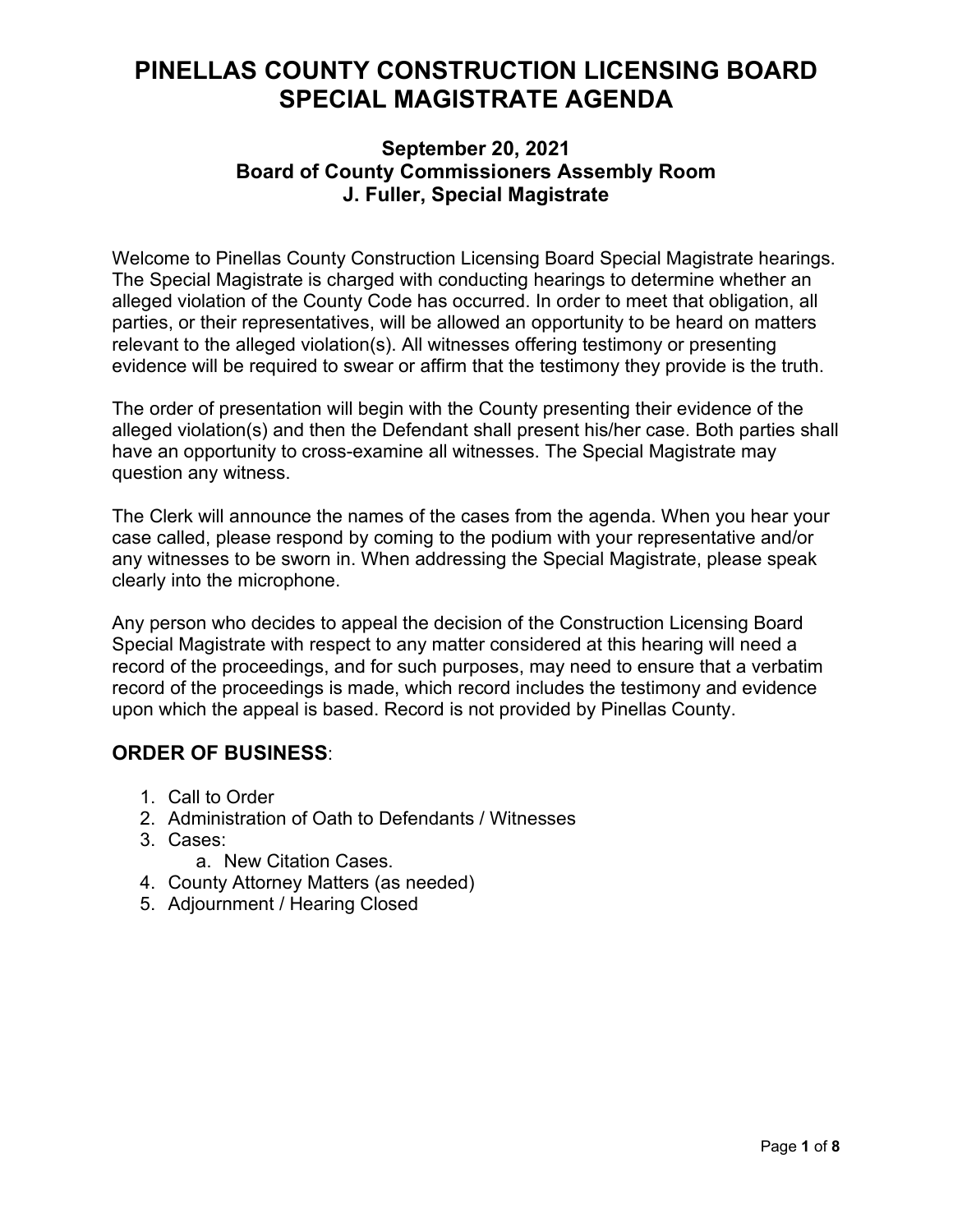## **September 20, 2021 9:00 A.M.**

#### **ITEM: 1**

**Cancelled Nolle Prosequi**

6657 Stewart Ave. N

St. Petersburg, FL 33702<br>48 79<sup>th</sup> Terrace

Treasure Island, FL. 33706

MATTER: Contractor Licensing Violation(s)<br>CASE NO: 2021-1396 CASE NO: CITATION(S) NO: C21-450 DEFENDANT: Robert John Harris NOTICE ADDRESS: Robert John Harris

VIOLATION ADDRESS:

#### **VIOLATION:**

| .                   |  |
|---------------------|--|
| <b>Code Section</b> |  |
| 22-14 (5)           |  |

Location Violation 48 79<sup>th</sup> Terrace Treasure Island, FL 33706

C21-450 Work without the required permit. City of Treasure Island stop work order posted on site. Case#001622-2021

#### **ITEM: 2**

#### **1st Continuance from August 2, 2021 Hearing**

| MATTER:<br>CASE NO:<br>CITATION(S) NO:<br>DEFENDANT:<br><b>NOTICE ADDRESS:</b> | Contractor Licensing Violation(s)<br>2021-1341-2<br>C21-1054; C21-1120<br>Robert J. Moore<br>Robert J. Moore<br>115 Annwood Rd.<br>Palm Harbor, FL 34685<br>rjmoore312@yahoo.com |                                                                                                                                                       |
|--------------------------------------------------------------------------------|----------------------------------------------------------------------------------------------------------------------------------------------------------------------------------|-------------------------------------------------------------------------------------------------------------------------------------------------------|
| <b>VIOLATION ADDRESS:</b><br><b>VIOLATION:</b>                                 | 115 Annwood Rd.<br>Palm Harbor, FL 34685                                                                                                                                         |                                                                                                                                                       |
| <b>Code Section</b><br>$22 - 14(1)$                                            | Location<br>115 Annwood Rd.<br>Palm Harbor, FL 34685                                                                                                                             | Violation<br>C21-2054<br>Unlicensed contracting by<br>subcontracting to Francisco J<br>Moll to perform bathroom<br>remodel in Pinellas County,<br>FL. |
| $22-14(8)$                                                                     | 115 Annwood Rd.<br>Palm Harbor, FL 34685                                                                                                                                         | C <sub>21</sub> -1120<br>Subcontracting to unlicensed<br>contractor Francisco J Moll to<br>perform bathroom remodel in<br>Pinellas County, FL.        |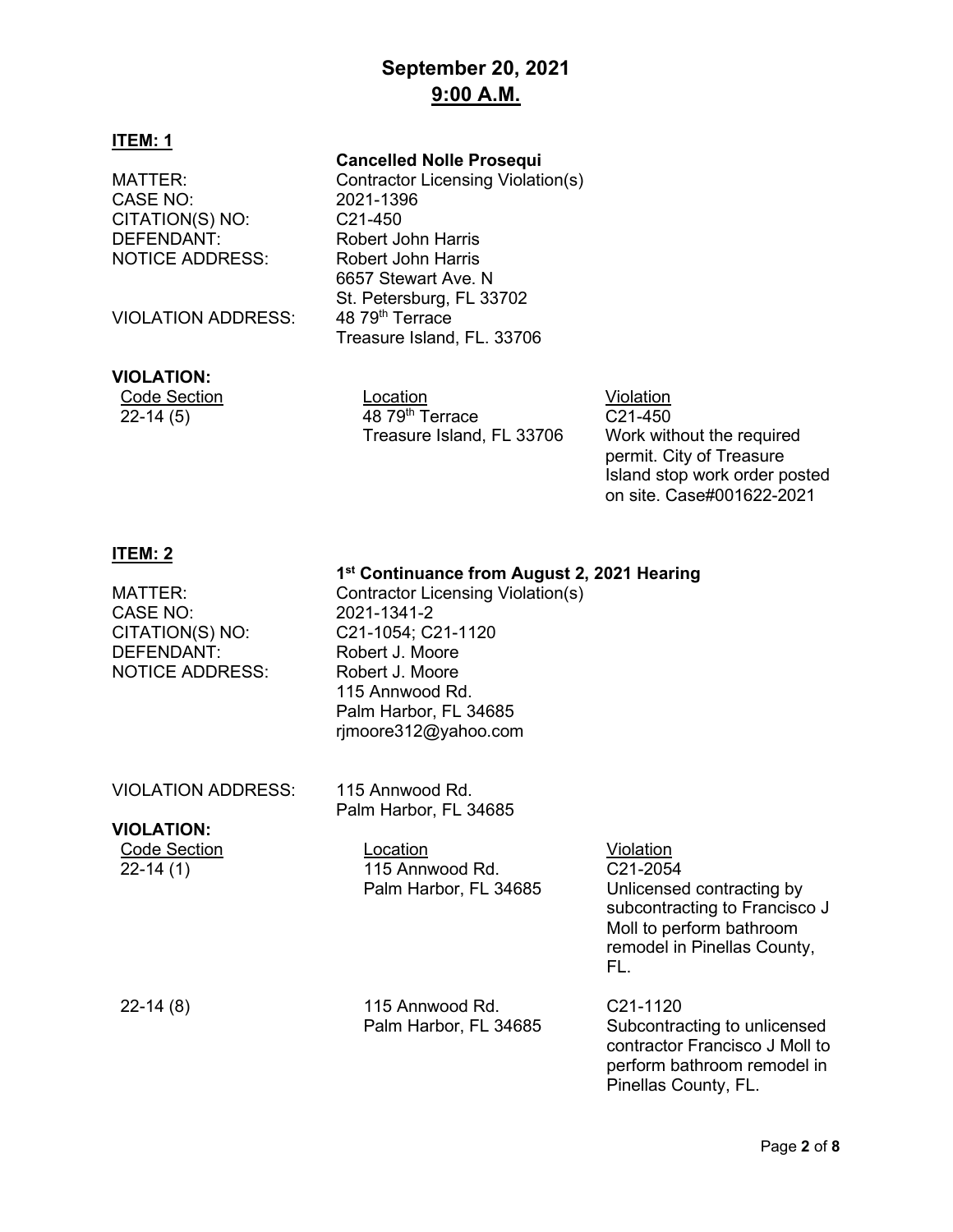| ITEM: 3                   |                                     |
|---------------------------|-------------------------------------|
| MATTER:                   | Contractor Licensing Violation(s)   |
| CASE NO:                  | 2021-1240                           |
| CITATION(S) NO:           | C21-1094 (Nolle Prosequi); C21-1095 |
| DEFENDANT:                | Emma Greco                          |
| <b>NOTICE ADDRESS:</b>    | Emma Greco                          |
|                           | 1000 Tarpon Woods Blvd., Unit 406   |
|                           | Palm Harbor, FL 34685               |
|                           | emma.greco@sympatico.ca             |
| <b>VIOLATION ADDRESS:</b> | 1000 Tarpon Woods Blvd., Unit 406   |
|                           | Palm Harbor, FL 34685               |
|                           |                                     |

## **VIOLATION:**

| Code Section | Location                      | Violation                           |
|--------------|-------------------------------|-------------------------------------|
| $22-14(5)$   | 1000 Tarpon Woods Blvd., Unit | C <sub>21</sub> -1095               |
|              | 406.                          | Work without the required permit to |
|              | Palm Harbor, FL 34685         | include kitchen demolition, within  |
|              |                               | Pinellas County, FL.                |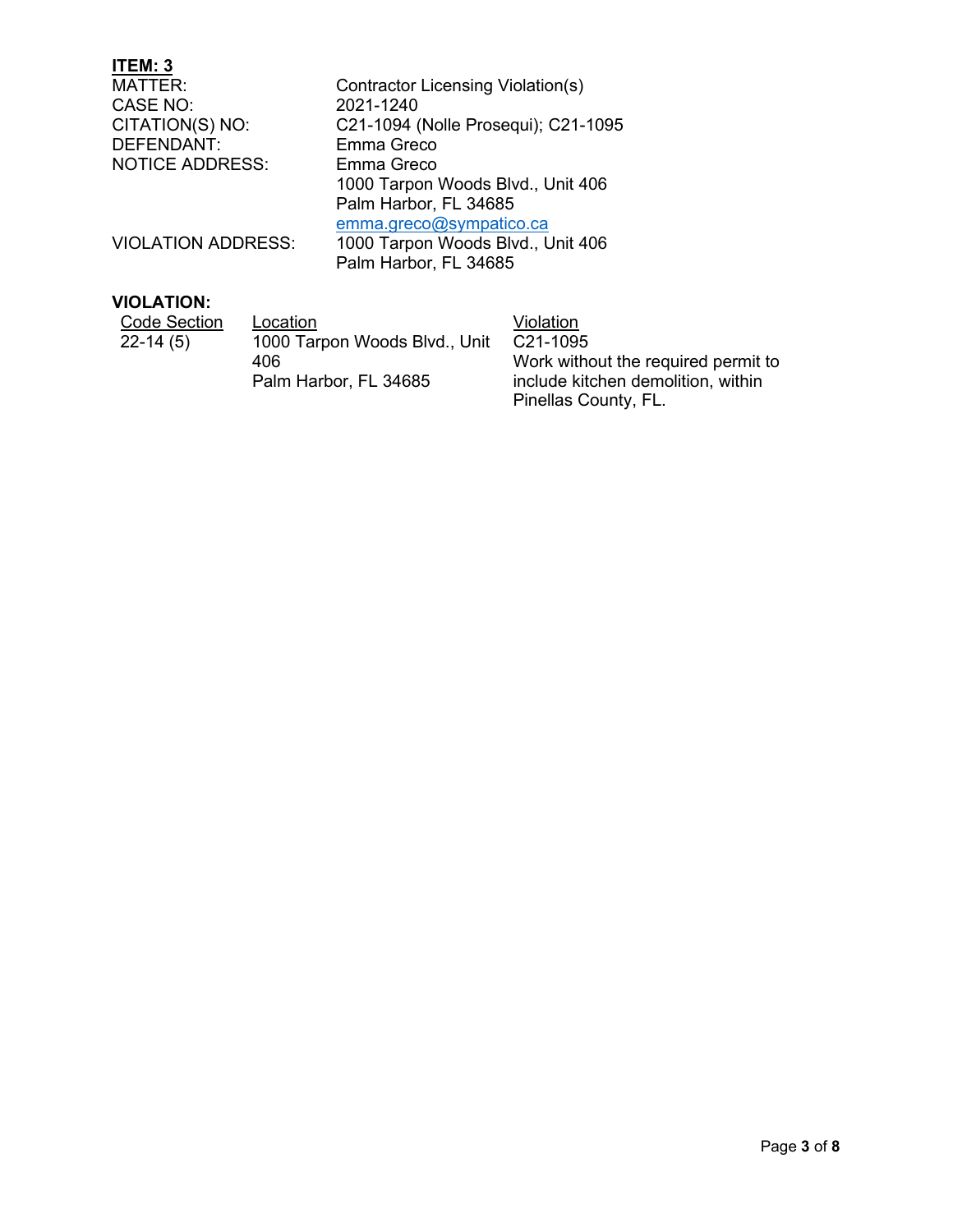| <b>ITEM: 4</b>            |                                     |
|---------------------------|-------------------------------------|
| MATTER:                   | Contractor Licensing Violation(s)   |
| CASE NO:                  | 2021-1240-2                         |
| CITATION(S):              | C21-1096; C21-1097 (Nolle Prosequi) |
| <b>DEFENDANT:</b>         | Joseph W. Nastasi                   |
| <b>NOTICE ADDRESS:</b>    | Joseph W. Nastasi                   |
|                           | 2244 Parrot Fish Dr.                |
|                           | Holiday, FL 34691                   |
|                           | jwnastasi@hotmail.com               |
| <b>VIOLATION ADDRESS:</b> | 1000 Tarpon Woods Blvd. Unit 406    |
|                           | Palm Harbor, FL 34685               |
|                           | and                                 |
|                           | www.lovemyfloors.com                |
| VIOL ATION:               |                                     |

#### **VIOLATION:**

| Code Section | Location             | Violation        |
|--------------|----------------------|------------------|
| $22-14(6)$   | www.lovemyfloors.com | C21-109          |
|              |                      | $11$ alia a na a |

<u>lation</u><br>1-1096 Unlicensed contractor advertising for flooring, tile, marble & carpentry within Pinellas County, FL.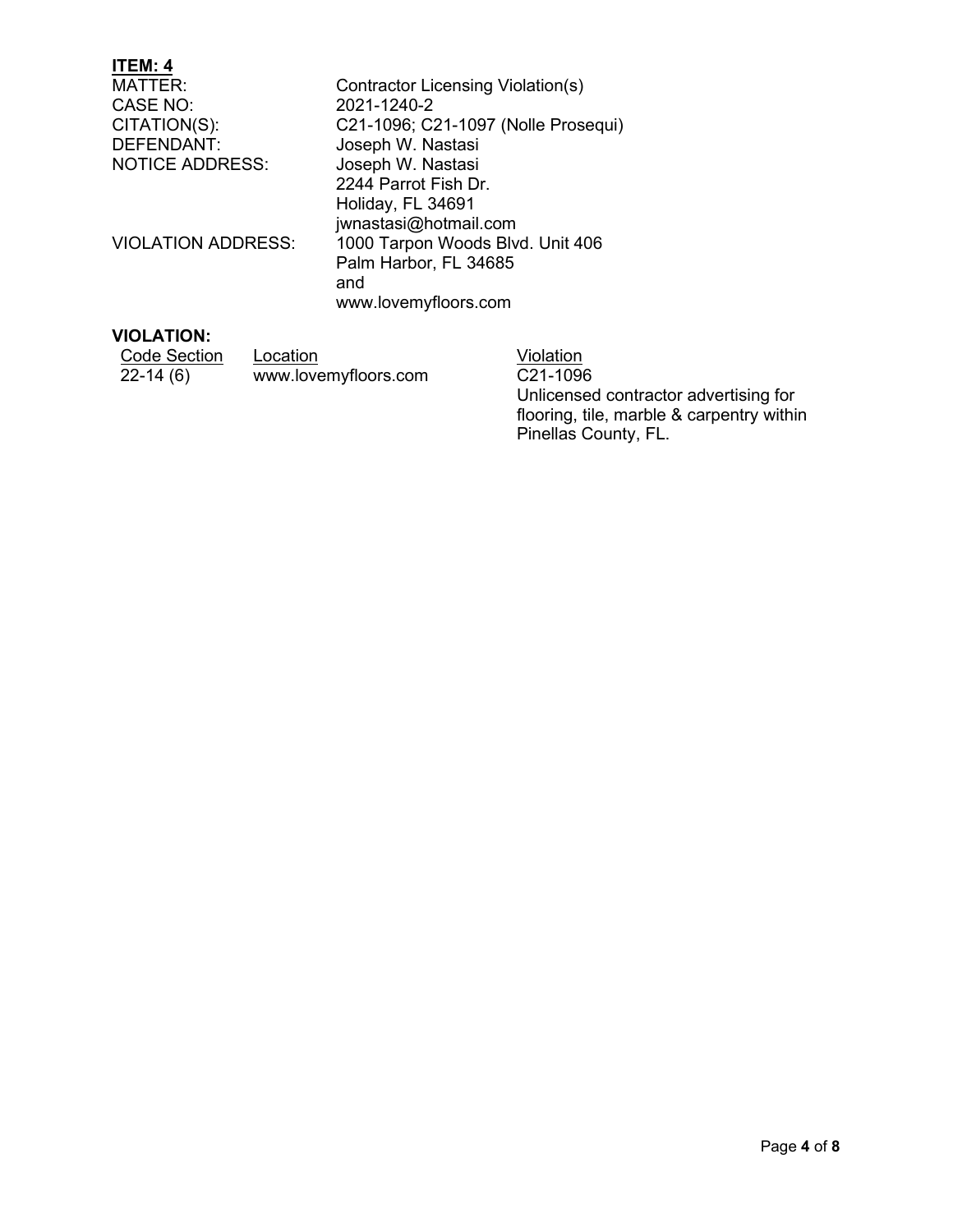## **ITEM: 5**

| <u>і і Еіуі. Ә</u>        |          |                                          |                                  |
|---------------------------|----------|------------------------------------------|----------------------------------|
| <b>MATTER:</b>            |          | <b>Contractor Licensing Violation(s)</b> |                                  |
| <b>CASE NO:</b>           |          | 2021-1464                                |                                  |
| CITATION(S):              |          | C21-512; C21-513                         |                                  |
| DEFENDANT:                |          | Chauntel D. Gardner                      |                                  |
| <b>NOTICE ADDRESS:</b>    |          | Chauntel D. Gardner                      |                                  |
|                           |          | 5368 46 <sup>th</sup> Ave. N.            |                                  |
|                           |          | St. Petersburg, FL 33709                 |                                  |
|                           |          | gardnershomeimprovementllc@gmail.com     |                                  |
| <b>VIOLATION ADDRESS:</b> |          | 723 Addison Dr.                          |                                  |
|                           |          | St. Petersburg, FL 33716                 |                                  |
|                           |          | And                                      |                                  |
|                           |          | Facebook.com/GardnersHomeImprovement.LLC |                                  |
| <b>VIOLATION:</b>         |          |                                          |                                  |
| <b>Code Section</b>       | Location |                                          | Violation                        |
| $22 - 14(1)$              |          | 723 Addison Dr.                          | C <sub>21</sub> -51 <sub>2</sub> |
|                           |          | St. Petersburg, FL 33716                 | Unlicensed                       |
|                           |          |                                          | contracting to                   |
|                           |          |                                          | perform kitchen                  |
|                           |          |                                          | renovation including             |
|                           |          |                                          | tile, cabinets,                  |
|                           |          |                                          |                                  |
|                           |          |                                          | electrical outlets,              |
|                           |          |                                          | plumbing, paint and              |
|                           |          |                                          | finish carpentry in              |
|                           |          |                                          | Pinellas County, FL.             |
|                           |          |                                          |                                  |
| <b>Code Section</b>       | Location | Facebook.com/GardnersHomeImprovement.LLC | <b>Violation</b><br>C21-513      |
| $22-14(6)$                |          |                                          | Unlicensed                       |
|                           |          |                                          |                                  |
|                           |          |                                          | advertising VIA:                 |
|                           |          |                                          | Social media to                  |
|                           |          |                                          | perform kitchen                  |
|                           |          |                                          | renovation, bathroom             |

renovations, tile, cabinets, paint, etc in Pinellas County, FL.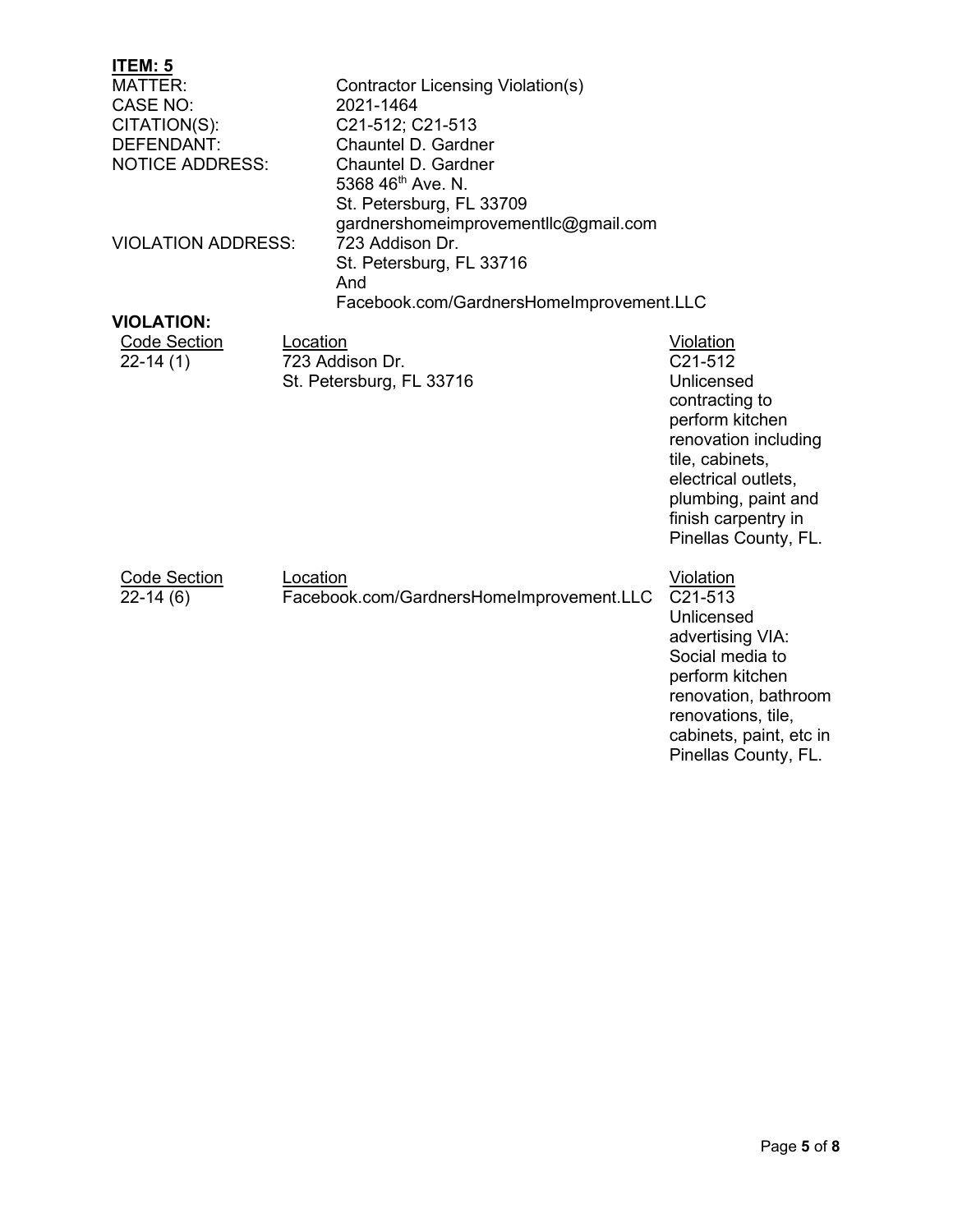## **September 20, 2021 1:00 P.M.**

### **ITEM: 6**

| MATTER:<br>CASE NO:<br><b>CITATION NO:</b><br>DEFENDANT:<br><b>NOTICE ADDRESS:</b> | Contractor Licensing Violation(s)<br>2021-1475<br>C21-1146; C21-1147<br>Daniel E. Hopson<br>Daniel E. Hopson<br>1055 Blue Heron Ct.<br>Tarpon Springs, FL 34689            |                                                                                                                                                    |
|------------------------------------------------------------------------------------|----------------------------------------------------------------------------------------------------------------------------------------------------------------------------|----------------------------------------------------------------------------------------------------------------------------------------------------|
| <b>VIOLATION ADDRESS:</b>                                                          | dan@aspengbllc.com<br>1022 Lake Avoca Dr.<br>Tarpon Springs, FL 34689                                                                                                      |                                                                                                                                                    |
| <b>VIOLATION:</b>                                                                  |                                                                                                                                                                            |                                                                                                                                                    |
| <b>Code Section</b><br>$22 - 14(1)$                                                | Location<br>1022 Lake Avoca Dr.<br>Tarpon Springs, FL 34689                                                                                                                | Violation<br>C21-1146<br>Unlicensed contracting by subcontracting<br>Xayavone Sy Konesavanh to perform<br>granite work within Pinellas County, FL. |
| $22-14(8)$                                                                         | 1022 Lake Avoca Dr.<br>Tarpon Springs, FL 34689                                                                                                                            | C21-1147<br>Subcontracting unlicensed contractor<br>Xayavone Sy Konesavanh to perform<br>granite work within Pinellas County, FL.                  |
| <u>ITEM: 7</u>                                                                     |                                                                                                                                                                            |                                                                                                                                                    |
|                                                                                    | 3rd Continuance from August 2, 2021 Hearing                                                                                                                                |                                                                                                                                                    |
| <b>MATTER:</b>                                                                     | <b>Contractor Licensing Violation(s)</b>                                                                                                                                   |                                                                                                                                                    |
| CASE NO:                                                                           | 2021-1269                                                                                                                                                                  |                                                                                                                                                    |
| CITATION(S) NO:                                                                    | C21-377; C21-378 (Nolle Prosequi); C21-379; C21-380 (Nolle<br>Prosequi); C21-381; C21-382 (Nolle Prosequi); C21-383; C21-384<br>(Nolle Prosequi); C21-385 (Nolle Prosequi) |                                                                                                                                                    |
| DEFENDANT:                                                                         | <b>Ruth Rivera McCormick</b>                                                                                                                                               |                                                                                                                                                    |
| <b>NOTICE ADDRESS:</b>                                                             | <b>Ruth Rivera McCormick</b>                                                                                                                                               |                                                                                                                                                    |
|                                                                                    | 4770 94th Street North                                                                                                                                                     |                                                                                                                                                    |
|                                                                                    | St. Petersburg, FL 33708                                                                                                                                                   |                                                                                                                                                    |
|                                                                                    | gwrandr@icloud.com                                                                                                                                                         |                                                                                                                                                    |
|                                                                                    | and                                                                                                                                                                        |                                                                                                                                                    |
|                                                                                    | <b>Christopher Straub</b>                                                                                                                                                  |                                                                                                                                                    |
|                                                                                    | 2624 20 <sup>th</sup> St. S.                                                                                                                                               |                                                                                                                                                    |
|                                                                                    | St. Petersburg, FL 33712                                                                                                                                                   |                                                                                                                                                    |
|                                                                                    | Straub79@hotmail.com                                                                                                                                                       |                                                                                                                                                    |
|                                                                                    | and                                                                                                                                                                        |                                                                                                                                                    |
|                                                                                    | <b>Cotney Attorney and Consultants</b>                                                                                                                                     |                                                                                                                                                    |
|                                                                                    | Attn: Kyle Rea, Esq.                                                                                                                                                       |                                                                                                                                                    |
|                                                                                    | 3110 Cherry Palm Drive                                                                                                                                                     |                                                                                                                                                    |
|                                                                                    | Ste. 290                                                                                                                                                                   |                                                                                                                                                    |
|                                                                                    | Tampa, FL 33619                                                                                                                                                            |                                                                                                                                                    |
|                                                                                    | krea@cotneycl.com                                                                                                                                                          |                                                                                                                                                    |
|                                                                                    |                                                                                                                                                                            |                                                                                                                                                    |

rmarkman@cotneycl.com VIOLATION ADDRESS: 2624 20<sup>th</sup> Street South St. Petersburg, FL 33712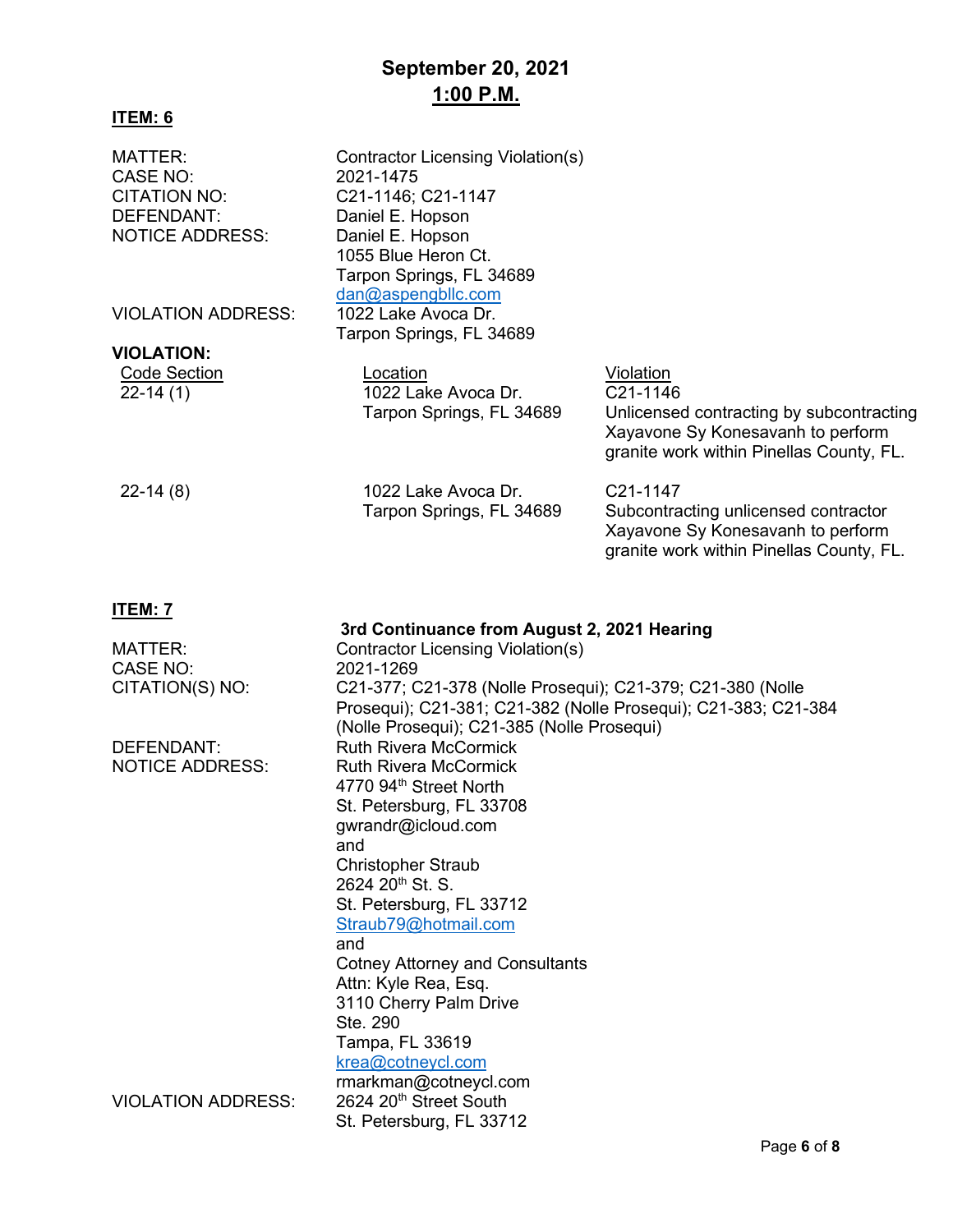### **VIOLATION:**

| <b>Code Section</b><br>$22-14(1)$ | Location<br>2624 20 <sup>th</sup> Street South<br>St. Petersburg, FL 33712 | <b>Violation</b><br>C21-377<br>Contracting outside of the scope of<br>license RC29027586, C-10777 (Roofing<br>only)/Unlicensed contracting to perform<br>full interior renovation including plumbing<br>and electrical in Pinellas County, FL.                                                    |
|-----------------------------------|----------------------------------------------------------------------------|---------------------------------------------------------------------------------------------------------------------------------------------------------------------------------------------------------------------------------------------------------------------------------------------------|
| $22-14(4)$                        | 2624 20 <sup>th</sup> Street South<br>St. Petersburg, FL 33712             | C21-379<br>Holding out as contractor able to perform<br>full interior renovations. Contracted for<br>work using a company name not<br>belonging to her and used a state roofing<br>number RC29027586 to perform work<br>outside the scope of that<br>registration/license in Pinellas County, Fl. |
| 489.129 (1)(L)                    | 2624 20th Street South<br>St. Petersburg, FL 33712                         | C21-381<br>Fraud and Deceit. Contracted for work<br>using a company name without the legal<br>consent or affiliation with its owner. In<br>the state of Florida and Pinellas county,<br>FI.                                                                                                       |
| $22-14(7)$                        | 2624 20th Street South<br>St. Petersburg, FL 33712                         | C21-383<br>Advertising to perform work outside the<br>scope of roofing license, using the wrong<br>company name and not including the<br>required county license number in the<br>advertisement in Pinellas County, FL (2 <sup>nd</sup><br>Offense)                                               |
| $22-14(7)$                        | 2624 20 <sup>th</sup> Street South<br>St. Petersburg, FL 33712             | C21-384<br>Advertising to perform work outside the<br>scope of roofing license, using the wrong<br>company name and not including the<br>required county license number in the<br>advertisement in Pinellas County, FL (2 <sup>nd</sup><br>Offense                                                |